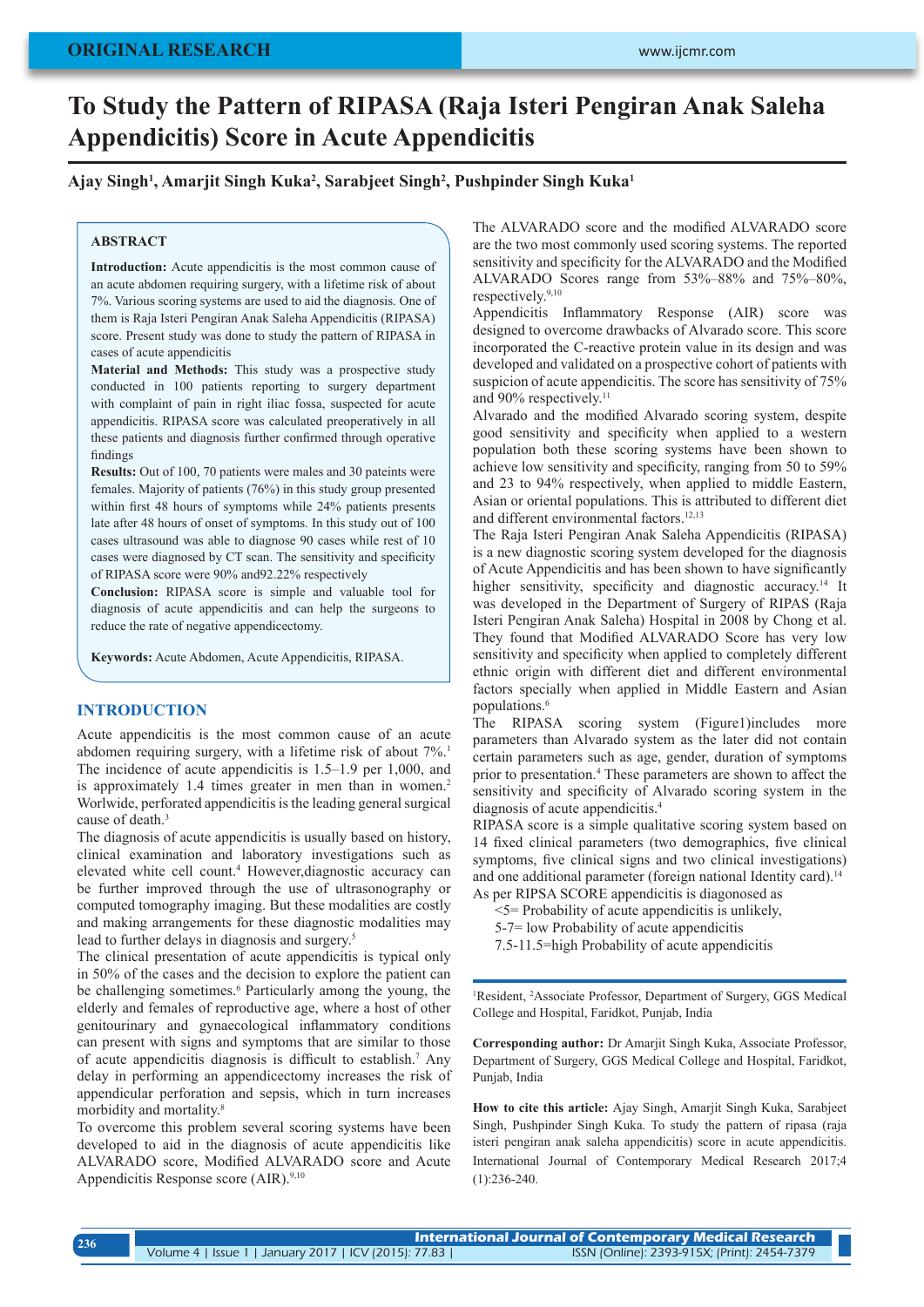12 OR >12= definite acute appendicitis,

In this study we analyzed the pattern of RIPASA Score in cases of acute appendicitis to find its relevance in diagnosis of acute appendicitis.

# **MATERIAL AND METHODS**

This study was carried out as prospective study in 100 patients reporting to surgery department of G.G.S Hospital with complaint of right iliac fossa pain and were suspected for acute appendicitis. In each case detailed history and general physical examination was carried out.

All routine investigations including WBC count and urine analysis was done and patients were subjected to ultrasonography (USG). Computer Tomography (CT) scan was done only in the cases when ultrasound was inconclusive or negative. Final diagnosis was based on clinical examination, routine investigations and imaging studies. RIPASA score was calculated preoperatively in all these patients and diagnosis further confirmed through operative findings. Other patients in which diagnosis changed on USG or operative findings were excluded from the study.

Patients of acute appendicitis with concomitant other medical or surgical conditions (like abdominal tuberculosis, pelvic inflammatory disease, ureteric calculi, mesenteric lymphadenitis, ovarian cyst etc) symptoms of which can interfere with the score and could affect the study were excluded from the study.

### **STATISTICAL ANALYSIS**

All the data was systematically collected, compiled using Microsoft excel worksheet and is presented as tables and figures. Statistical analysis was carried out with help of Statistical Package for Social Sciences (SPSS). Data is presented as mean, std deviation, mode, median. Unpaired t test, chi square test and kappa test were applied on data to fulfill the objectives of study.

# **RESULTS**

This prospective study was carried out on 100 patients of acute appendicitis. In total 100 cases 70 patients were males and 30 pateints were females. (Table 1) Male to female ratio was 2.34:1. Age distribution is shown in table 2. Most of the patients were in the age group 11-20 i.e 32%.Pattern of signs, symptoms and lab investigation in RIPASA score is shown in table 3.

Around 76% patients presented within 48 hours of onset of symptoms of acute appendicitis and 24 % presented after 48



**Figure-1:** Diagnostic value of ripasa score in acute appendicitis

hours of onset of symptoms. (Table3). In this study all the patients had right iliac fossa (RIF) pain, anorexia and nausea. Migration of pain was found in 66 % of patients. (table 3). Pattern and diagnostic value of RIPASA score in cases of acute appendicitis is shown in table 4 and figure 2. Senstivity and specificity of score is shown in table 5.

| <b>Sex</b>                       | No. of cases |  |
|----------------------------------|--------------|--|
| Male                             | 70           |  |
| Female                           | 30           |  |
| Total                            | 100          |  |
| <b>Table-1:</b> Sex distribution |              |  |

| Age $(yr)$                                         | <b>Number of cases</b> | Percentage |
|----------------------------------------------------|------------------------|------------|
| $0 - 10$                                           | 26%<br>26              |            |
| $11 - 20$                                          | 32<br>32%              |            |
| $21 - 30$                                          | 13<br>13%              |            |
| $31 - 40$                                          | 18 %<br>18             |            |
| $41 - 50$                                          | 6                      | 6%         |
| $\mathfrak{D}$<br>51-60<br>$2\%$                   |                        |            |
| Above 60                                           | 3                      | 3%         |
| Total                                              | 100                    | 100%       |
| <b>Table-2:</b> Age distribution of cases in study |                        |            |

| <b>Symptoms</b>                                                  | Number of |  |
|------------------------------------------------------------------|-----------|--|
|                                                                  | patients  |  |
| <b>Duration</b>                                                  |           |  |
| Duration of symptoms more than 48 hours                          | 24        |  |
| Duration of symptoms less than 48 hours                          | 76        |  |
| Signs                                                            |           |  |
| Right iliac fossa pain (RIF)                                     | 100       |  |
| Pain migration to RIF                                            | 66        |  |
| Anorexia                                                         | 100       |  |
| Nausea                                                           | 100       |  |
| Symptoms                                                         |           |  |
| Right iliac fossa tenderness                                     | 100       |  |
| Guarding                                                         | 100       |  |
| Rebound tenderness                                               | 60        |  |
| Rovsing's sign                                                   | 51        |  |
| Fever>37°c,<39°c                                                 | 100       |  |
| Investigations                                                   |           |  |
| Raised WBC'S                                                     | 99        |  |
| Negative urinalysis                                              | 79        |  |
| Positive urinalysis                                              | 21        |  |
| Table-3: Pattern of signs, symptoms and investigations in ripasa |           |  |
| score                                                            |           |  |

| No of patients of acute appendicitis                            | <b>RIPASA</b> score |  |
|-----------------------------------------------------------------|---------------------|--|
|                                                                 | 10                  |  |
| $\overline{4}$                                                  | 10.5                |  |
| 6                                                               | 11                  |  |
| 5                                                               | 11.5                |  |
| 23                                                              | 12                  |  |
| 12                                                              | 12.5                |  |
| 7                                                               | 13                  |  |
| 13                                                              | 13.5                |  |
| 11                                                              | 14                  |  |
| 11                                                              | 14.5                |  |
| $\overline{7}$                                                  | 15                  |  |
| Table-4: Pattern of ripasa score in cases of acute appendicitis |                     |  |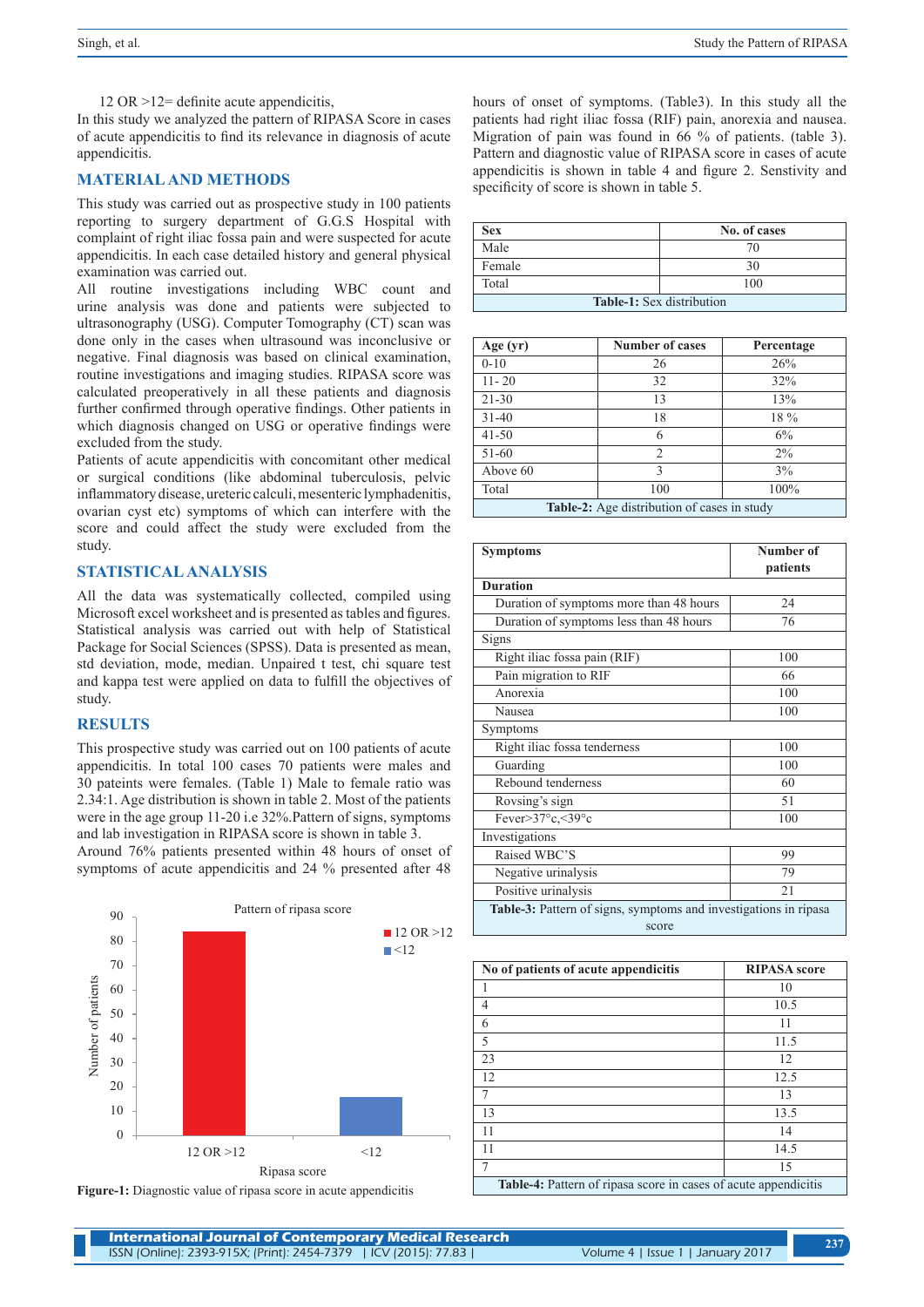#### **DISCUSSION**

Acute appendicitis is one of the most common surgical emergency, with emergency appendicectomy making up 10% of all emergency abdominal surgeries. The evaluation is mainly based on history and clinical findings which is an important parameter in arriving at a diagnosis of acute appendicitis.

The RIPASA score is a simple and easy to use quantitative scoring system and most of the included 14 clinical parameters are easily obtained from a good clinical history and examination.

| Patients demographic                                                   | <b>Score</b> |  |
|------------------------------------------------------------------------|--------------|--|
| Female                                                                 | 0.5          |  |
| Male                                                                   | 1.0          |  |
| Age $\leq 40$ years                                                    | 1.0          |  |
| Age $>40$ years                                                        | 0.5          |  |
| Symptoms                                                               |              |  |
| RIF Pain                                                               | 0.5          |  |
| Pain migration of RIF                                                  | 0.5          |  |
| Anorexia                                                               | 1.0          |  |
| Nausea and Vomiting                                                    | 1.0          |  |
| Duration of symptoms <48 hours                                         | 1.0          |  |
| $>48$ hours                                                            | 0.5          |  |
| Signs                                                                  |              |  |
| <b>RIF</b> Tenderness                                                  | 1.0          |  |
| Guarding                                                               | 2.0          |  |
| Rebound tenderness                                                     | 1.0          |  |
| Rovsing's Sign                                                         | 2.0          |  |
| Fever > 37 degree C, < 39 degree C                                     | 1.0          |  |
| Investigations                                                         |              |  |
| Raised WBC Count                                                       | 1.0          |  |
| Negative Urinalysis                                                    | 1.0          |  |
| Foreign I.C                                                            | 1.0          |  |
| Total                                                                  | 17.5         |  |
| <b>Table-5:</b> RIPASA (Raja isteri pengiran anak saleha appendicitis) |              |  |
| score                                                                  |              |  |

|                                                                  | <b>RIPASA</b> | U.S.G |  |  |
|------------------------------------------------------------------|---------------|-------|--|--|
| Diagnosed                                                        | 84            | 90    |  |  |
| Undiagnosed                                                      | 16            | 10    |  |  |
| Total                                                            | 100           |       |  |  |
| Sensitivity – 92.22 % and Specificity – 90%; Positive Predictive |               |       |  |  |
| Value-98.8% and Negative Predictive Value-56.25                  |               |       |  |  |
| <b>Table:</b> Provide table number and haeading???               |               |       |  |  |

This also includes urinalysis which can be easily performed. Hence a score can be obtained quickly and a rapid diagnosis made without having to wait for the full investigations to be available.

Out of 100 cases in our study majority of patients were male i.e 70% and 30 % were females suggesting that disease prevalence was more in males as compared with females. In our study most of the patients were in the age group of 11-20 i.e 32%, 26% patients were in age group 1-10, 3% patients were above the age of 60 yr. (table 1, 2)

In studies by Lee et al<sup>15</sup> and Oguntola et al<sup>16</sup>, their demographic findings were similar to our study. Acute appendicitis was more common in males as compared to females and also showed that peak incidence of appendicitis was seen between 10 and 30 yr of life so incidence of disease seen more in younger age group. In the present study all the patients had right iliac fossa (RIF) pain, anorexia and nausea. Migration of pain was found in 66 % of patients. When looking at symptoms, all the patients have signs of right iliac fossa tenderness, guarding and raised body temperature. Rebound tenderness was present in 60 % of patients. Rovsing's sign was present in 51% of patients.

Lee et al<sup>17</sup> and Wagner<sup>18</sup> in their studies analysed that appendicitis usually starts with periumblical and diffuse pain that eventually localizes to right lower quadrant thus RIF pain and tenderness being most important and common determinant of acute appendicitis as seen in our study in 100 % cases of acute appendicitis.

Salari<sup>19</sup> found in their study that anorexia had a Positive predictive value was 87.2% and Negative predictive value was 19.8%. They concluded that anorexia increases probability of appendicitis

Our findings were also similar to the studies conducted by Alubaidi et al<sup>20</sup> in which they found that the most common clinical parameters in the patients with appendicitis were right iliac fossa tenderness or peritonism (100.0%), anorexia (78.8%), nausea (75.9%), migratory abdominal pain *i.e*. pain migrating to right lower quadrant (55.7%), tachycardia (41.3%) and pyrexia *i.e*. body temperature of 37.8 degrees Celsius and above (22.1). The positive predictive value of this triad was 94.1% while the negative predictive value was 21.9%.

Majority of patients (76%) in this study group presented within first 48 hours of symptoms while 24% patients presents late after 48 hours of onset of symptoms. In this study out of 100 cases ultrasound was able to diagnose 90 cases while rest of 10 cases were diagnosed by CT scan. Accuracy of ultrasound in or study group came out to be 90% while CT scan was having 100

|                                                                             | Value | <b>Asymptomatic Std. Error</b> | Approx. T | Approx Sig. |
|-----------------------------------------------------------------------------|-------|--------------------------------|-----------|-------------|
| Measurement of Agreement                                                    | 0.649 | 0.113                          | 6.728     | 0.000       |
| Number of valid cases                                                       | 100   |                                |           |             |
| Kappa: $0.649$ , P value: $0.000$ (< $0.005$ i.e statistically significant) |       |                                |           |             |
| <b>Table:</b> Provide table number and haeading???                          |       |                                |           |             |

|                                                                              | Value  | df | Asymp. Sig  | Exact sig.           | Exact sig.          |
|------------------------------------------------------------------------------|--------|----|-------------|----------------------|---------------------|
|                                                                              |        |    | $(2-sided)$ | $(2 - \text{sided})$ | $(1 \text{ sided})$ |
| Pearson chi sq                                                               | 45.271 |    | 0.000       |                      |                     |
| Continuity correction                                                        |        |    | 0.000       |                      |                     |
| Likelyhood ratio                                                             | 39.360 |    | 0.000       |                      |                     |
| Fischer's exact test                                                         | 32.237 |    |             | 0.000                | 0.000               |
| Linear by linear association                                                 | 44.818 |    | 0.00        |                      |                     |
| N of valid cases                                                             | 100    |    |             |                      |                     |
| Chi sq $-45.271$ ; P value $-0.000 \le 0.005$ i.e statistically significant) |        |    |             |                      |                     |
| Table: Provide table number and haeading???                                  |        |    |             |                      |                     |

| 238 |                                                       | International Journal of Contemporary Medical Research |
|-----|-------------------------------------------------------|--------------------------------------------------------|
|     | Volume 4   Issue 1   January 2017   ICV (2015): 77.83 | ISSN (Online): 2393-915X; (Print): 2454-7379           |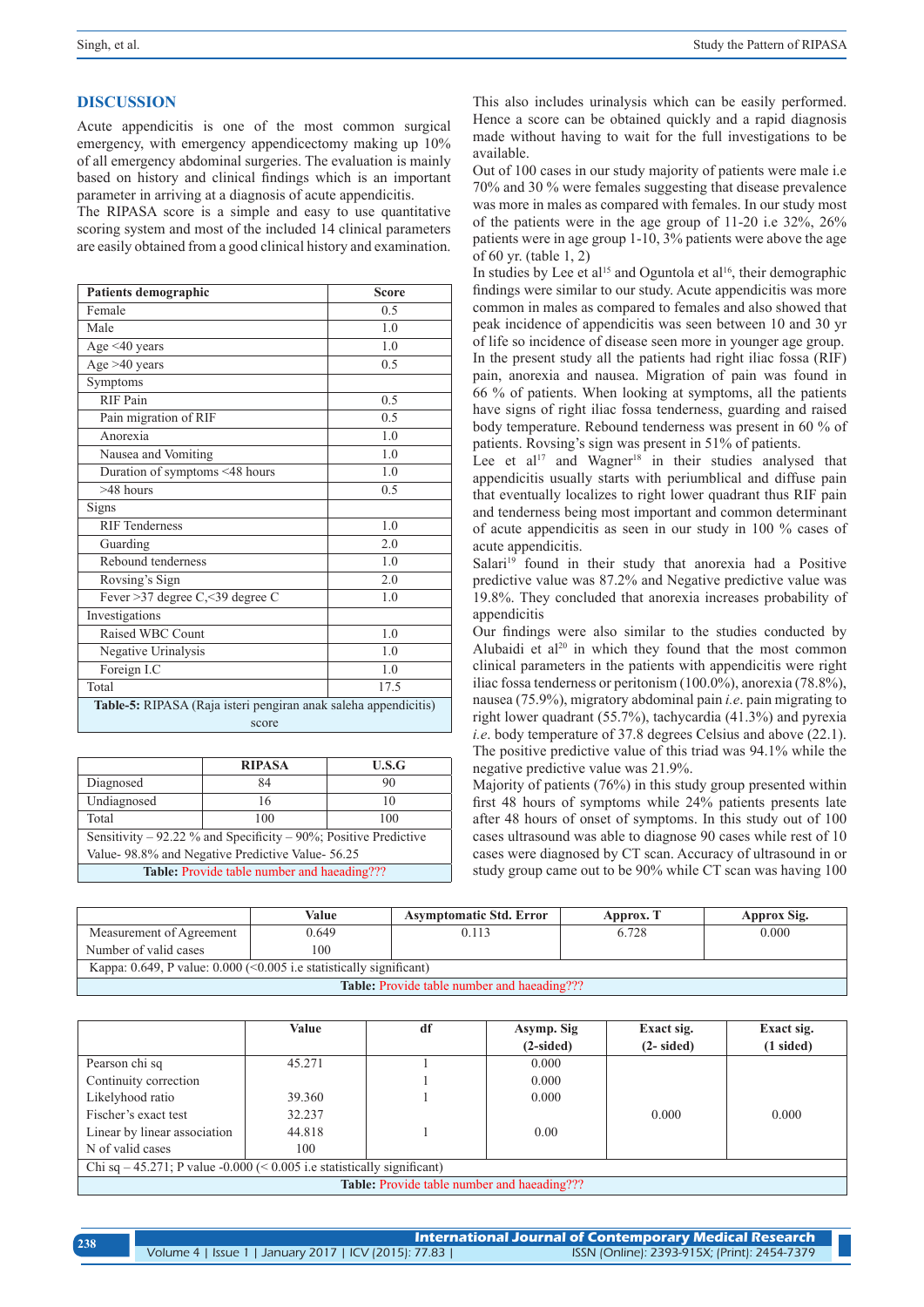% accuracy when compared to diagnosis.Studies by Randan et al in<sup>21</sup>, Doria et al<sup>22</sup>, Terasawa T et al<sup>23</sup>, Sandra E. Bendeck, et al24 also confirmed our findings by saying CT scan had sensitivity, specificity, positive predicted value (PPV), negitive predicted value (NPV) and accuracy better than utrasonography in diagnosis of acute appendicitis

In this study, in diagnosed cases of acute appendicitis RIPASA score was calculated. In this study RIPASA Scores of 100 patients varied from value 10 to 15. (table) In 84% of cases the value of RIPASA Scores was found to be 12 or more than 12 (definitive for acute appendicitis) while in 16 % of cases RIPASA Score of patients was less than 12 i.e failed to lie in definitive group of acute appendicitis.

In this study mean value of RIPASA score in 100 cases was 12.865 (median12.5, standard deviation  $\pm$ 1.272) and this value is statistically and significantly above the diagnostic value (12), p value was 0.00 (i.e statistically significant) this suggest that in all cases of acute appendicitis atleast 10 out of 14 parameters were consistently positive this strengthens the relationship between RIPASA score and acute appendicitis.

In 84% cases in which RIPASA score was above the diagnostic value that is (12 or more than 12) Mean was: 13.226. ( Median: 13.25,Mode: 12,Standard deviation: 1.03378.) The difference from diagnostic value was statistically significant which suggests that diagnostic value of RIPASA score for acute appendicitis is more than 12, p value:0.00 (i.e statistically significant)

In 16% of cases RIPASA score was <12.The mean was 10.968 (median 11, standard deviation  $\pm 0.46435$ ) which still means high Probability of acute appendicitis (7.5-11.5). Out of 16 cases 7 cases reported late in emergency with findings of perforation peritonitis thus interfering with parameters of RIPASA score. Three patients were above the age of 60 yr and typical signs and symptoms were absent. Four patients in age group of less than 10 yr were with inadequate history.

In our study when RIPASA score was corelated to ultrasound, the positive predictive value of RIPASA score was 98.8%, Specificity was 90%, Negative Predictive Value was - 56.25 and Sensitivity was 92.22 %.

Studies done by Khadda et  $al^{25}$  showed almost similar results, according to them, the diagnostic effectivity of RIPASA Score sensitivity was found in 97.73% of patients, specificity was found in 77.42%, positive predictive value was 86.00% while negative predictive value was 96,00%. They concluded that that RIPASA score is currently a much better diagnostic scoring system for acute appendicitis with significantly higher sensitivity and negative predictive value, particularly in our population setting. The 14 fixed parameters can be easily and rapidly obtained in any population setting by taking a complete history, and conducting a clinical examination and two simple investigations. In terms of healthcare cost savings, the use of RIPASA score may help to reduce unnecessary inpatient admissions and expensive radiological investigation.

Similarly Chong et al,<sup>26</sup> conducted a prospective study on 200 consecutive patients who presented to the Accident and Emergency Department with right iliac fossa pain. Only 192 out of 200 patients who satisfied the inclusion and exclusion criteria were included in the analysis. At the optimal cut-off threshold score of 7.5 derived from the ROC, the sensitivity, specificity, PPV, NPV and diagnostic accuracy of the RIPASA score were 98.0 percent, 81.3 percent, 85.3 percent, 97.4 percent and 91.8 percent, respectively. At the cut-off threshold score of 7.0 for the Alvarado score, the sensitivity, specificity, PPV, NPV and diagnostic accuracy were 68.3 percent, 87.9 percent, 86.3 percent, 71.4 percent and 86.5 percent, respectively. They found

that RIPASA score at a cut-off threshold total score of 7.5 was a better diagnostic scoring system than the Alvarado score for the diagnosis of acute appendicitis in their local setting.

### **CONCLUSION**

As there is strong positive co-relation between pattern of RIPASA Score and diagnosis of acute appendicitis. This can be concluded that RIPASA score which is easily measurable by history, clinical signs and routine lab investigations, is a valuable and cost effective tool in diagnosis of acute appendicitis.

#### **REFERENCES**

- 1. Ohle R, O'Reilly F, O'Brien KK, Fahey T, Dimitrov BD. The Alvarado score for predicting acute appendicitis: a systematic review. BMC medicine. 2011;9:1.
- 2. Cuscheri A. The small intestine and vermiform appendix. Essential Surgical Practice. 3rd ed. Oxford: Butterworth-Heinermann. 1995:1297-329.
- 3. Maa J, Kirkwood K. The Appendix.19th ed. Sabiston Textbook of Surgery: The biological basis of modern surgical practice. Elsevier Saunders. 2012.p-1279-1291.
- 4. Wani MM, Yousaf MN, Khan MA, Abdul B, Durrani M, Shafi M. Usefulness of The Alvarado Scoring System With Respect To Age, Sex And Time Of Presentation, with Regression Analysis Of Individual Parameters. The Inter Jour of Surg. 2007;11:562-9.
- 5. Doria AS, Moineddin R, Kellenberger CJ, Epelman M, Beyene J, Schuh S, Babyn PS, Dick PT. US or CT for diagnosis of appendicitis in children and adults? A Meta-Analysis 1. Radiology. 2006;241:83-94.
- 6. Chong C F, Thein A, Ahamed Mackie A J, S Tin A, Tripathi S, A Ahmad M A. Evaluation of the RIPASA score: A new scoring system for the diagnosis of a Acute Appendicitis. Brueni Int Med J. 2010;6:17- 26.
- 7. Gilmore OJ, Browett JP, Griffin PH, Ross IK, Brodribb AJ, Cooke TJ, Higgs MJ, Williamson RC. Appendicitis and mimicking conditions: a prospective study. The Lancet. 1975;306:421-4.
- 8. Velanovich V, Satava R. Balancing the normal appendectomy rate with the perforated appendicitis rate: implications for quality assurance. The American surgeon. 1992;58:264-9.
- Alvarado A. A practical score for the early diagnosis of acute appendicitis. Annals of emergency medicine. 1986;15:557-64.
- 10. Kalan M, Talbot D, Cunliffe WJ, Rich AJ. Evaluation of the modified Alvarado score in the diagnosis of acute appendicitis: a prospective study. Annals of the Royal College of Surgeons of England. 1994;76:418.
- 11. De Castro SM, Ünlü C, Steller EP, Van Wagensveld BA, Vrouenraets BC. Evaluation of the appendicitis inflammatory response scores for patients with acute appendicitis. Worl J Surg. 2012;36:1540-5.
- 12. Al-Hashemy AM, Seleem MI. Appraisal of the modified Alvarado Score for acute appendicits in adults. Sau Med J. 2004;25:1229-31.
- 13. Khan I, Rehman A. Application of Alvarado scoring system in diagnosis of acute appendicitis. J Ayub Med Coll Abbottabad. 2005;17:13-21.
- 14. Chong CF, Thien A, Mackie AJ, Tin AS, Tripathi S, Ahmad MA, Tan LT, Ang SH, Telisinghe PU. Comparison of RIPASA and Alvarado scores for the diagnosis of acute appendicitis. Singa Med J. 2011;52:340-5.
- 15. Lee JA. The influence of sex and age on appendicitis in